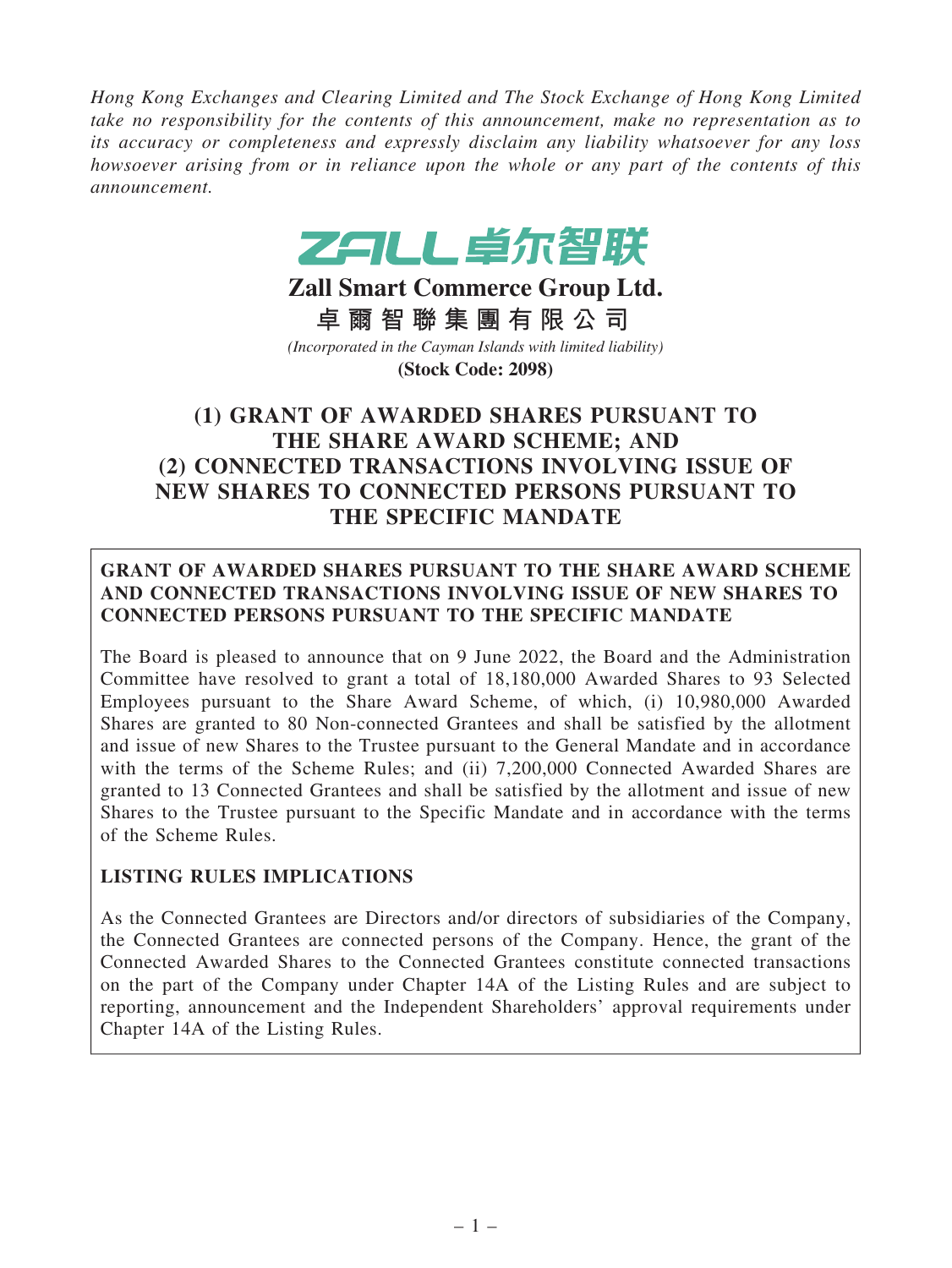## GENERAL

The Independent Board Committee, comprising all the independent non-executive Directors, has been formed to advise the Independent Shareholders as to the fairness and reasonableness of the grant of the Connected Awarded Shares to the Connected Grantees. Sorrento Capital Limited has been appointed as the Independent Financial Adviser to advise the Independent Board Committee and the Independent Shareholders in this regard.

A general meeting of the Company will be convened and held for the Independent Shareholders to consider and, if thought fit, to approve by way of poll, among other matters, the grant of the Connected Awarded Shares to the Connected Grantees and the transactions contemplated thereunder. As at the date of this announcement, each of Mr. Yan Zhi, Dr. Gang Yu, Mr. Wei Zhe, David, Mr. Qi Zhiping, Mr. Xia Lifeng and Mr. Sun Wei (including their respective associates) is interested in 8,693,083,868 Shares, 112,890,840 Shares, 10,745,400 Shares, 9,966,097 Shares, 348,000 Shares and 402,953 Shares respectively. Save as disclosed above, the Connected Grantees and their respective associates do not have interest in any Shares. Each of the Connected Grantees and their respective associates (to the extent they have an existing interest in the Shares) is required to abstain from voting on the resolution relating to the grant of the Connected Awarded Shares to each of them at the general meeting of the Company. Each of the Connected Grantees has abstained from voting on the resolution relating to the grant of the Connected Awarded Shares to each of them at the Board meeting.

A circular containing, among other matters, (i) further details of the grant of the Connected Awarded Shares to the Connected Grantees; (ii) the recommendation of the Independent Board Committee to the Independent Shareholders; (iii) a letter of advice from the Independent Financial Adviser to the Independent Board Committee and the Independent Shareholders in relation to the grant of the Connected Awarded Shares to the Connected Grantees; and (iv) a notice to convene the general meeting of the Company will be despatched to the Shareholders in accordance with the requirements of the Listing Rules.

Reference is made to the announcement of the Company dated 10 December 2021 in relation to, among others, the adoption of the Share Award Scheme by the Company.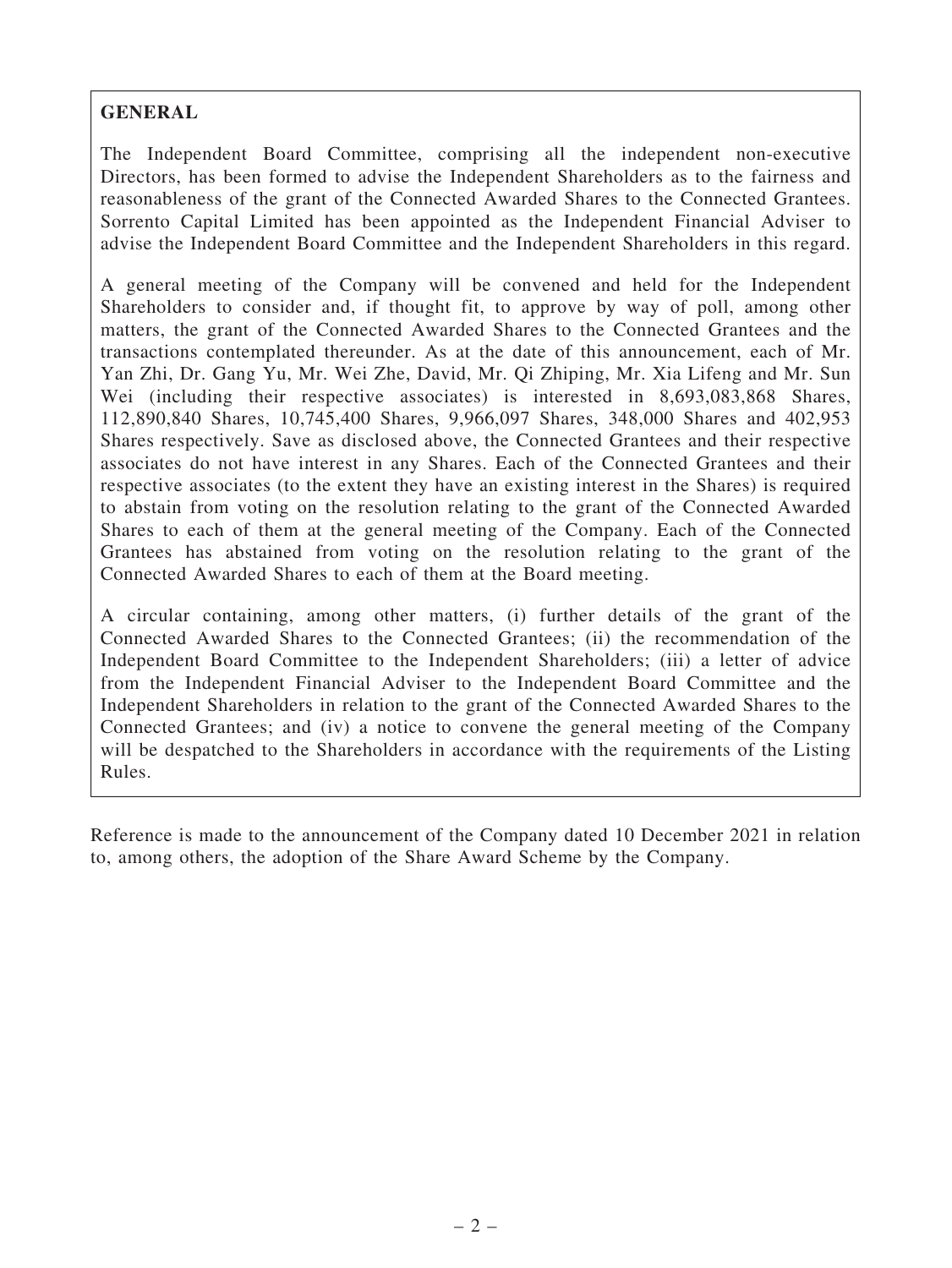## GRANT OF AWARDED SHARES PURSUANT TO THE SHARE AWARD SCHEME AND CONNECTED TRANSACTIONS INVOLVING ISSUE OF NEW SHARES TO CONNECTED PERSONS PURSUANT TO THE SPECIFIC MANDATE

The Board is pleased to announce that on 9 June 2022, the Board and the Administration Committee have resolved to grant a total of 18,180,000 Awarded Shares to 93 Selected Employees pursuant to the Share Award Scheme, of which, (i) 10,980,000 Awarded Shares are granted to 80 Non-connected Grantees and shall be satisfied by the allotment and issue of new Shares to the Trustee pursuant to the General Mandate and in accordance with the terms of the Scheme Rules; and (ii) 7,200,000 Connected Awarded Shares are granted to 13 Connected Grantees and shall be satisfied by the allotment and issue of new Shares to the Trustee pursuant to the Specific Mandate and in accordance with the terms of the Scheme Rules.

Pursuant to the Scheme Rules, as the Awarded Shares are to be made as Awards by the Administration Committee, the Awarded Shares shall be granted to the Grantees for nil consideration. The new Shares to be allotted and issued to satisfy the grant of the Awarded Shares shall be held on trust by the Trustee for the Grantees until such Awarded Shares are vested with the relevant Grantees in accordance with the Scheme Rules and the Trust Deed. As such, no funds will be raised by the Company as a result of the allotment and issue of the new Shares.

#### Grant of Awarded Shares to Non-Connected Grantees

10,980,000 Awarded Shares are granted to the Non-connected Grantees. To the best of the Directors' knowledge, information and belief having made all reasonable enquiries, each of the Non-connected Grantees is an Independent Third Party.

## Grant of the Connected Awarded Shares to Connected Grantees

Details of the grant of the Connected Awarded Shares to the Connected Grantees are as follows:

| Name of<br><b>Connected Grantee</b> | <b>Position held at</b><br>the Company/Group                      | Number of<br>Awarded<br><b>Shares granted</b> |
|-------------------------------------|-------------------------------------------------------------------|-----------------------------------------------|
| Mr. Yan Zhi                         | Co-chairman, co-chief executive officer<br>and executive Director | 1,500,000                                     |
| Dr. Gang Yu                         | Co-chairman and executive Director                                | 270,000                                       |
| Mr. Wei Zhe, David                  | <b>Executive Director</b>                                         | 270,000                                       |
| Mr. Qi Zhiping                      | Co-chief executive officer and<br>executive Director              | 1,380,000                                     |
| Mr. Xia Lifeng                      | Executive Director and<br>vice president of the Group             | 550,000                                       |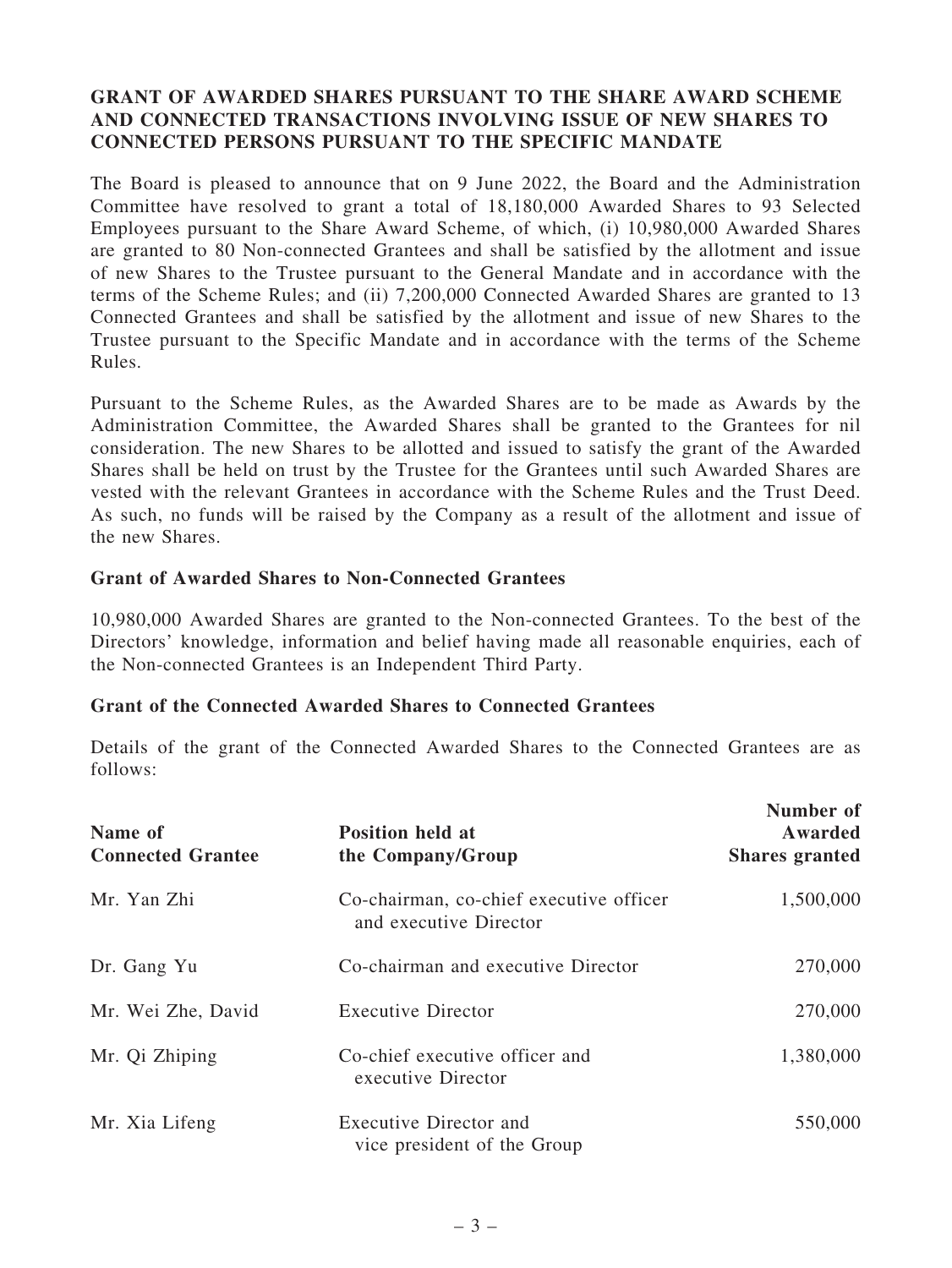| Name of<br><b>Connected Grantee</b> | <b>Position held at</b><br>the Company/Group          | Number of<br>Awarded<br><b>Shares granted</b> |
|-------------------------------------|-------------------------------------------------------|-----------------------------------------------|
| Mr. Yu Wei                          | Executive Director and<br>vice president of the Group | 290,000                                       |
| Mr. Cheung Ka Fai                   | Independent non-executive Director                    | 180,000                                       |
| Mr. Wu Ying                         | Independent non-executive Director                    | 180,000                                       |
| Mr. Zhu Zhengfu                     | Independent non-executive Director                    | 180,000                                       |
| Mr. Sun Wei                         | Director of a subsidiary of the Company               | 1,200,000                                     |
| Mr. Bai Rui                         | Director of a subsidiary of the Company               | 600,000                                       |
| Mr. Pan Fujie                       | Director of a subsidiary of the Company               | 500,000                                       |
| Ms. Mo Yuping                       | Director of a subsidiary of the Company               | 100,000                                       |
|                                     | <b>Total</b>                                          | 7,200,000                                     |

#### The Awarded Shares

The new Shares to be allotted and issued by the Company to the Trustee to satisfy the grant of 10,980,000 Awarded Shares to the Non-connected Grantees represent approximately 0.09% each of the total issued share capital of the Company (i) as at the date of this announcement; and (ii) as enlarged by the allotment and issue of such new Shares (assuming that there is no Share Option being exercised and there is no other change to the share capital and shareholding structure of the Company from the date of this announcement up to the proposed date for allotment and issue of such new Shares).

The new Shares to be allotted and issued by the Company to the Trustee to satisfy the grant of 7,200,000 Connected Awarded Shares to the Connected Grantees represent approximately 0.06% each of the total issued share capital of the Company (i) as at the date of this announcement; and (ii) as enlarged by the allotment and issue of such new Shares (assuming that there is no Share Option being exercised and there is no other change to the share capital and shareholding structure of the Company from the date of this announcement up to the proposed date for allotment and issue of such new Shares).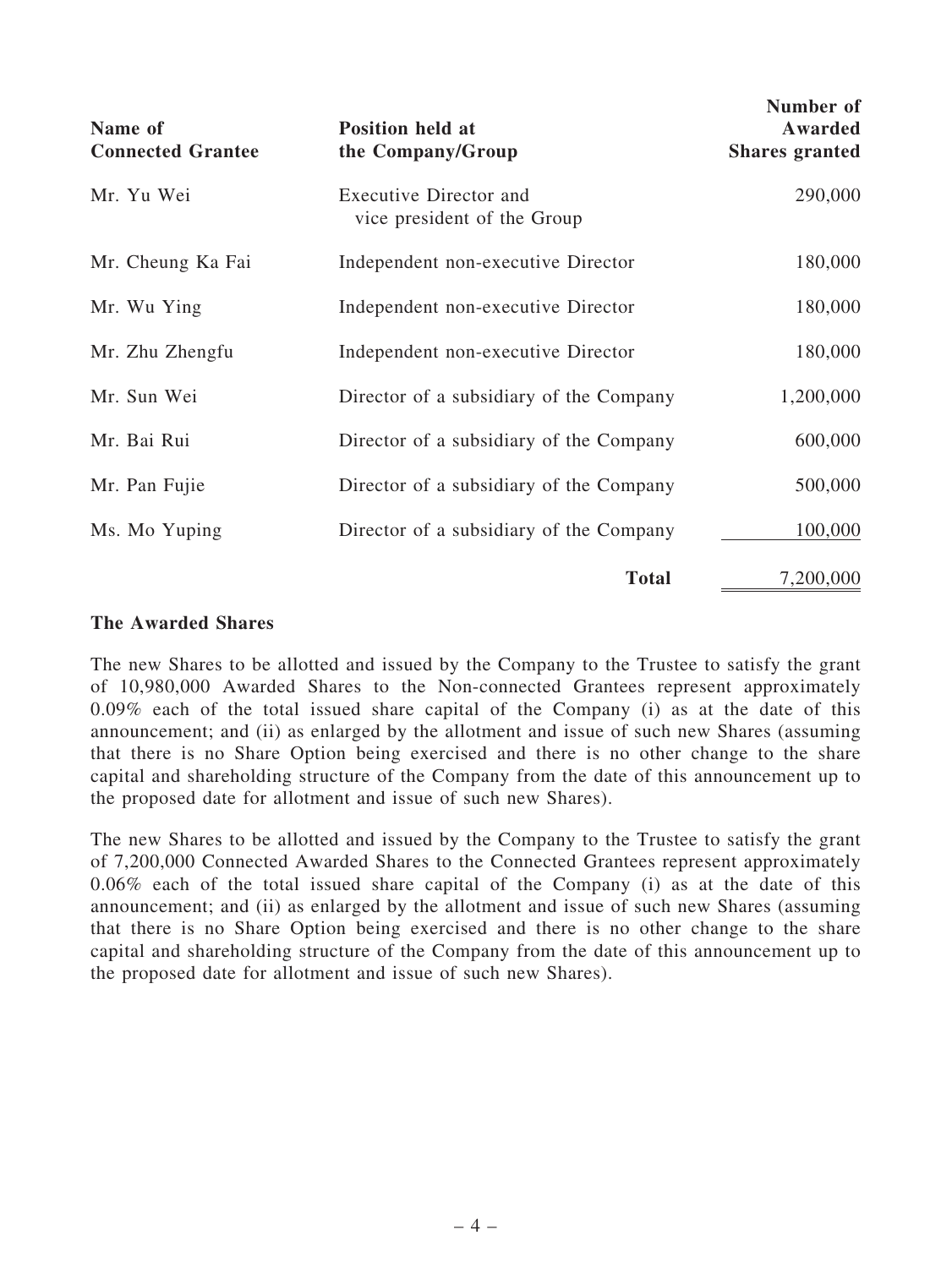#### Value of Awarded Shares

Based on the closing price of HK\$0.47 per Share as quoted on the Stock Exchange as at the date of this announcement, the market value of 10,980,000 Awarded Shares granted to the Non-connected Grantees, and 7,200,000 Connected Awarded Shares granted to the Connected Grantees are HK\$5,160,600 and HK\$3,384,000 respectively. The aggregate nominal value of the Awarded Shares granted to the Non-connected Grantees, and the Connected Awarded Shares granted to the Connected Grantees is approximately HK\$36,600 and HK\$24,000 respectively.

#### Conditions precedent

The proposed allotment and issue of new Shares to the Trustee to satisfy the grant of the Awarded Shares to the Non-connected Grantees shall be conditional upon the following: (i) the Listing Committee of the Stock Exchange granting the listing of and the permission to deal in such Awarded Shares; and (ii) the fulfilment of the conditions set out in the Scheme Rules and such conditions as specified by the Administration Committee.

The proposed allotment and issue of new Shares to the Trustee to satisfy the grant of the Connected Awarded Shares to the Connected Grantees shall be conditional upon the following: (i) the Independent Shareholders having passed all necessary resolutions in a general meeting of the Company approving the grant of the Connected Awarded Shares to the Connected Grantees and the transactions contemplated thereunder; (ii) the Listing Committee of the Stock Exchange granting the listing of and the permission to deal in the Connected Awarded Shares; and (iii) the fulfilment of the conditions set out in the Scheme Rules and such conditions as specified by the Administration Committee.

#### Vesting conditions

The Awards are subject to the following vesting conditions:

- (i) the Group having achieved certain performance target(s) for  $FY2021$ ;
- (ii) the relevant subsidiary of the Company where the Selected Employee is employed having achieved certain performance target(s) for FY2021; and
- (iii) the attainment of satisfactory performance appraisal results for FY2021 by the relevant Selected Employee.

As at the date of this announcement, all the vesting conditions above have been fulfilled.

#### Ranking of Awarded Shares

The Awarded Shares shall rank, upon issue, *pari passu* in all respects among themselves and with the Shares in issue as at the date of allotment and issue of the Awarded Shares.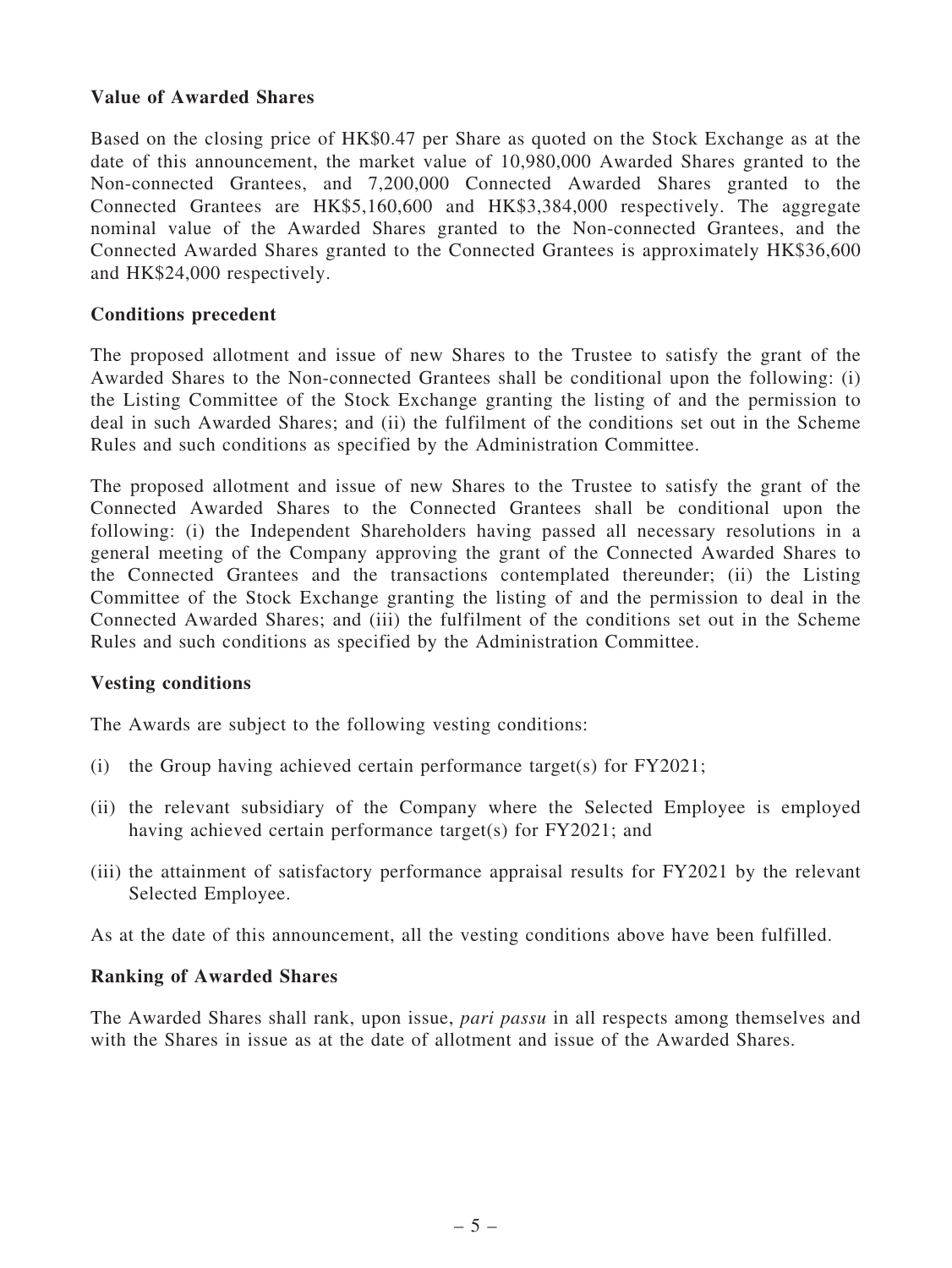## Lock-up period

The Awarded Shares shall be subject to a lock-up period of 12 months commencing from the date of transfer of the vested Awarded Shares from the Trustee to the respective Grantees in accordance with the terms of the Scheme Rules (both days inclusive) and during such period each of the Grantees shall not transfer or dispose of the Awarded Shares held by each of them.

#### General Mandate

The Awarded Shares to the Non-connected Grantees shall be allotted and issued under the General Mandate. Pursuant to the General Mandate granted by the Shareholders to the Directors at the annual general meeting of the Company held on 28 May 2021, the Directors are authorized to allot and issue up to 2,356,565,160 Shares. As at the date of this announcement, no Shares have been allotted and issued under the General Mandate. The General Mandate is sufficient for the allotment and issue of new Shares to the Trustee to satisfy the grant of 10,980,000 Awarded Shares to the Non-connected Grantees. As such, the grant of the Awarded Shares to the Non-connected Grantees is not subject to further Shareholders' approval. The General Mandate will be utilised as to approximately 0.47% upon the allotment and issue of the Awarded Shares to the Non-connected Grantees.

#### Specific Mandate

The Connected Awarded Shares to the Connected Grantees shall be allotted and issued under the Specific Mandate to be granted to the Directors at a general meeting of the Company.

#### Application for listing

An application will be made by the Company to the Listing Committee of the Stock Exchange for the listing of, and the permission to deal in, 18,180,000 Awarded Shares.

## REASONS FOR AND BENEFITS OF THE GRANT OF AWARDED SHARES

The Company is incorporated in the Cayman Islands with limited liability, and the shares of which are listed on the Main Board of the Stock Exchange. The Group is principally engaged in the construction and operation of B2B e-commerce platforms for the trading of, among others, consumer goods, agricultural products, chemicals, plastic raw materials, and black and non-ferrous metals, and the provision of related services such as finance, logistics, cross-border trading, warehousing and supply chain management in the PRC. The Group is also engaged in the development and operation of large-scale, consumer product focused wholesale shopping malls in the PRC.

The Share Award Scheme forms part of the incentive schemes of the Group. The Directors consider that the grant of the Awarded Shares to the Selected Employees will enable the Company (i) to recognise the contributions made by the Selected Employees in driving the continuous business operation and development of the Group; (ii) to encourage, motivate and retain the Selected Employees; and (iii) to align the interest of the Selected Employees with the long-term performance of the Group and provide additional incentive for the Selected Employees to achieve performance goals.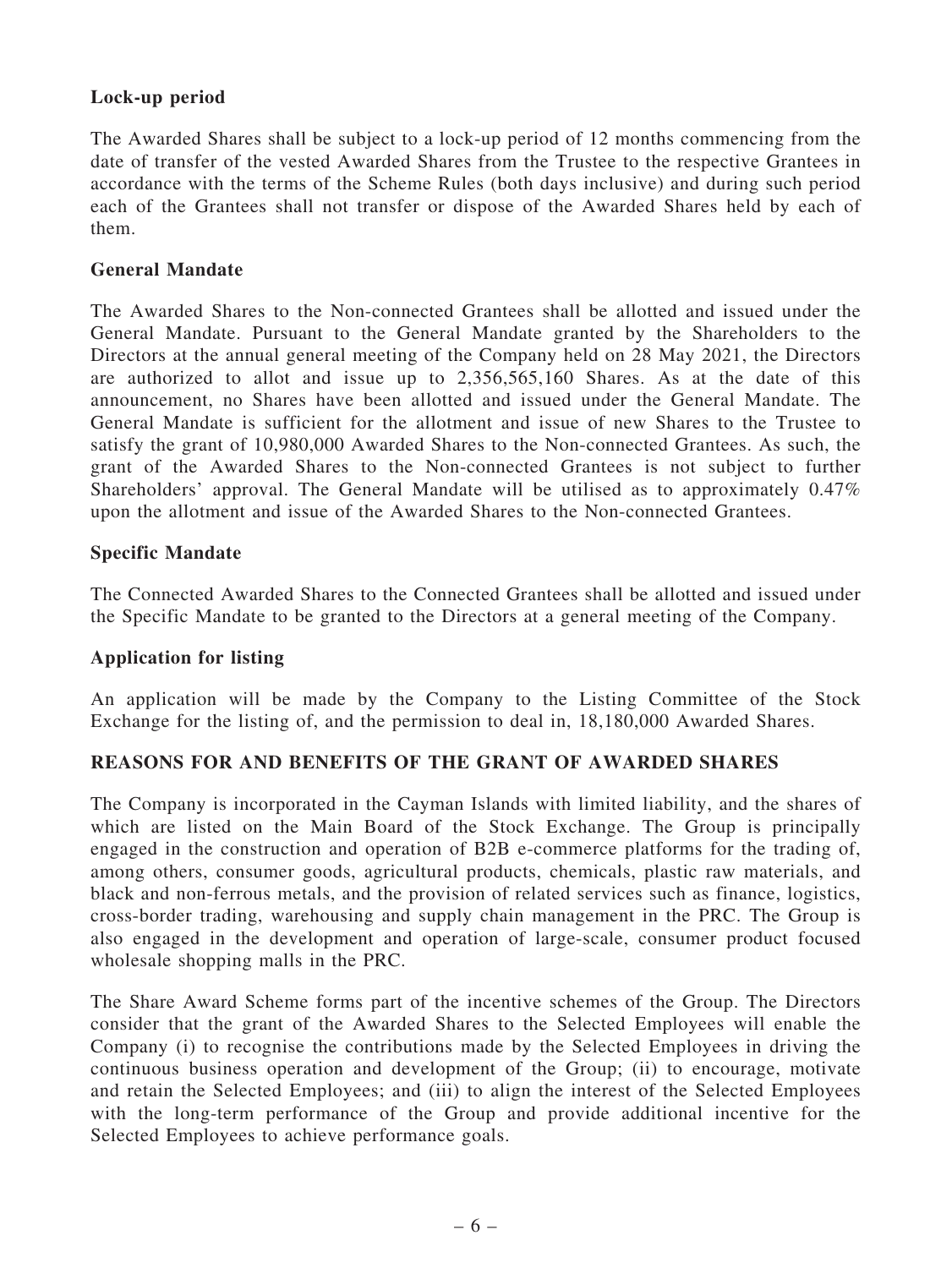Having considered the above, the Directors (other than (i) the independent non-executive Directors whose views will be provided after taking into account the opinion and advice from the Independent Financial Adviser; and (ii) each of the Connected Grantees who are required to abstain from voting on the resolution relating to the grant of Awarded Shares to each of them at the Board meeting) consider that the grant of the Awarded Shares to the Non-connected Grantees and the Connected Grantees are fair and reasonable and in the interests of the Company and the Shareholders as a whole.

## EQUITY FUND RAISING ACTIVITIES OF THE COMPANY IN THE PAST 12 MONTHS

Set out below are the equity fund raising activities conducted by the Company in the past 12 months immediately prior to the date of this announcement:

| Date of initial<br>announcement | Event                                                                  | Net proceeds<br>(approximately)                                                      | Intended use of<br>net proceeds                                                                                                                                                                                                                            | Actual use of net proceeds                                                                                                                                                                                                                                                                                     |
|---------------------------------|------------------------------------------------------------------------|--------------------------------------------------------------------------------------|------------------------------------------------------------------------------------------------------------------------------------------------------------------------------------------------------------------------------------------------------------|----------------------------------------------------------------------------------------------------------------------------------------------------------------------------------------------------------------------------------------------------------------------------------------------------------------|
| 18 January 2022                 | Subscription of<br>600,000,000<br>new Shares under<br>specific mandate | Estimate net proceeds:<br>HK\$299,800,000<br>Actual net proceeds:<br>HK\$299,800,000 | approximately<br>(i)<br>HK\$185,000,000 shall be<br>utilised as working capital<br>for conducting the Group's<br>commodity trading business;                                                                                                               | approximately<br>(i)<br>HK\$185,000,000 has been<br>utilised as working capital<br>for conducting the Group's<br>commodity trading business;                                                                                                                                                                   |
|                                 |                                                                        |                                                                                      | approximately<br>(i)<br>HK\$15,000,000 shall be<br>utilised as working capital<br>for the upgrade of the<br>Group's existing digitalised<br>platform; and                                                                                                  | approximately HK\$1,100,000<br>(i)<br>has been utilised as working<br>capital for the upgrade of<br>the Group's existing<br>digitalised platform and the<br>balance shall be utilised as<br>intended; and                                                                                                      |
|                                 |                                                                        |                                                                                      | (iii) approximately<br>HK\$99,800,000 shall be<br>utilised for the Group's<br>general corporate purposes,<br>including but not limited to<br>the payment of staff costs,<br>directors' remuneration,<br>professional advisers' fees<br>and lease expenses. | (iii) approximately<br>HK\$91,000,000 has been<br>utilised for the Group's<br>general corporate purposes,<br>including but not limited to<br>the payment of staff costs,<br>directors' remuneration,<br>professional advisers' fees<br>and lease expenses and the<br>balance shall be utilised as<br>intended. |

Save as disclosed above, the Company has not conducted any equity fund raising activities in the past 12 months immediately preceding the date of this announcement.

## EFFECT ON SHAREHOLDING STRUCTURE OF THE COMPANY

As at the date of this announcement, the Company had issued 12,382,825,800 Shares and granted 45,667,950 Share Options. Save for the aforesaid, the Company does not have other classes of securities, derivatives, warrants or other securities which are convertible or exchangeable into Shares.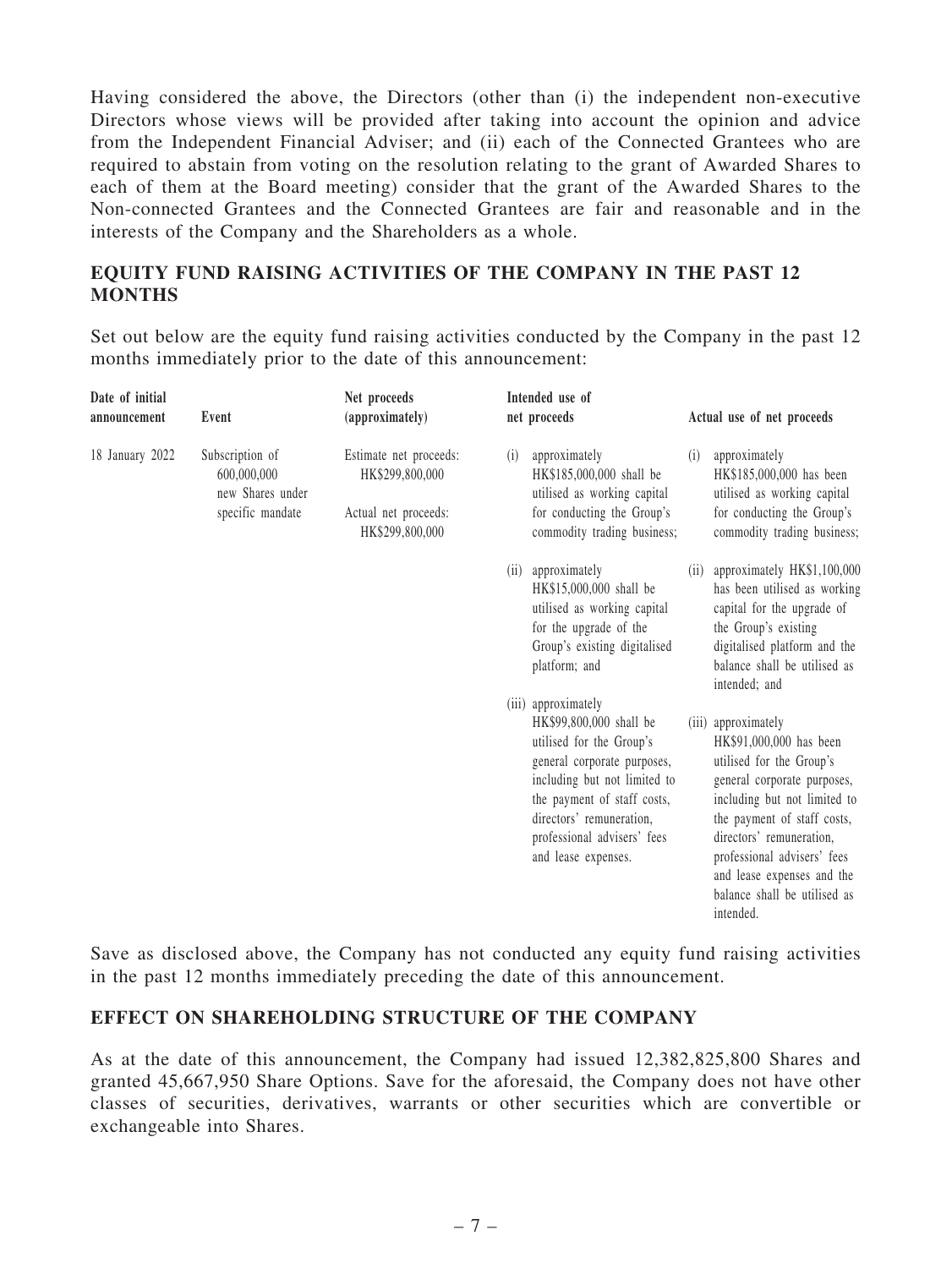Set out below is a table showing the shareholding structure of the Company (i) as at the date of this announcement; and (ii) immediately after the allotment and issue of the Awarded Shares, assuming that there is no Share Option being exercised and there is no other change to the share capital and shareholding structure of the Company from the date of this announcement up to the proposed date for allotment and issue of such new Shares:

|                                      | As at the date of<br>this announcement |            | Immediately after<br>the allotment and issue of<br>the Awarded Shares |           |
|--------------------------------------|----------------------------------------|------------|-----------------------------------------------------------------------|-----------|
|                                      | Number of                              |            | Number of                                                             |           |
|                                      | <b>Shares</b>                          | Approx. %  | <b>Shares</b>                                                         | Approx. % |
| <b>Shareholders</b>                  |                                        |            |                                                                       |           |
| Zall Development <sup>(Note 1)</sup> | 7,309,850,268                          | 59.03%     | 7,309,850,268                                                         | 58.95%    |
| Zall Holdings <sup>(Note 2)</sup>    | 1,309,400,600                          | 10.57%     | 1,309,400,600                                                         | 10.56%    |
| Mr. Yan Zhi (Note 3)                 | 73,833,000                             | 0.60%      | 75,333,000                                                            | 0.61%     |
| Dr. Gang Yu (Note 3 & 4)             | 112,890,840                            | 0.91%      | 113,160,840                                                           | 0.91%     |
| Mr. Wei Zhe, David (Note 3)          | 10,745,400                             | 0.09%      | 11,015,400                                                            | 0.09%     |
| Mr. Qi Zhiping (Note 3 & 4)          | 9,966,097                              | 0.08%      | 11,346,097                                                            | 0.09%     |
| Mr. Xia Lifeng (Note 3)              | 348,000                                | 0.00%      | 898,000                                                               | 0.01%     |
| Mr. Yu Wei <sup>(Note 3)</sup>       |                                        | 0.00%      | 290,000                                                               | $0.00\%$  |
| Mr. Cheung Ka Fai (Note 5)           |                                        | $0.00\%$   | 180,000                                                               | $0.00\%$  |
| Mr. Wu Ying (Note 5)                 |                                        | 0.00%      | 180,000                                                               | 0.00%     |
| Mr. Zhu Zhengfu <sup>(Note 5)</sup>  |                                        | 0.00%      | 180,000                                                               | 0.00%     |
| Mr. Sun Wei <sup>(Note 6)</sup>      | 402,953                                | 0.00%      | 1,602,953                                                             | 0.01%     |
| Mr. Bai Rui (Note 6)                 |                                        | 0.00%      | 600,000                                                               | 0.00%     |
| Mr. Pan Fujie (Note 6)               |                                        | 0.00%      | 500,000                                                               | 0.00%     |
| Ms. Mo Yuping (Note 6)               |                                        | 0.00%      | 100,000                                                               | 0.00%     |
| Public Shareholders                  |                                        |            |                                                                       |           |
| Non-connected Grantees               |                                        |            | 10,980,000                                                            | 0.09%     |
| Other public Shareholders            | 3,555,388,642                          | 28.71%     | 3,555,388,642                                                         | 28.67%    |
| <b>Total</b>                         | 12,382,825,800                         | $100.00\%$ | 12,401,005,800                                                        | 100.00%   |

*Notes:*

- 1. Zall Development is a company incorporated in the British Virgin Islands with limited liability and wholly owned by Mr. Yan Zhi.
- 2. Zall Holdings is a company incorporated in the British Virgin Islands with limited liability and wholly owned by Mr. Yan Zhi.
- 3. Each of Mr. Yan Zhi, Dr. Gang Yu, Mr. Wei Zhe, David, Mr. Qi Zhiping, Mr. Xia Lifeng and Mr. Yu Wei is an executive Director.
- 4. The numbers of Shares indicated herein are inclusive of Shares held by the spouse of such relevant Director.
- 5. Each of Mr. Cheung Ka Fai, Mr. Wu Ying and Mr. Zhu Zhengfu is an independent non-executive Director.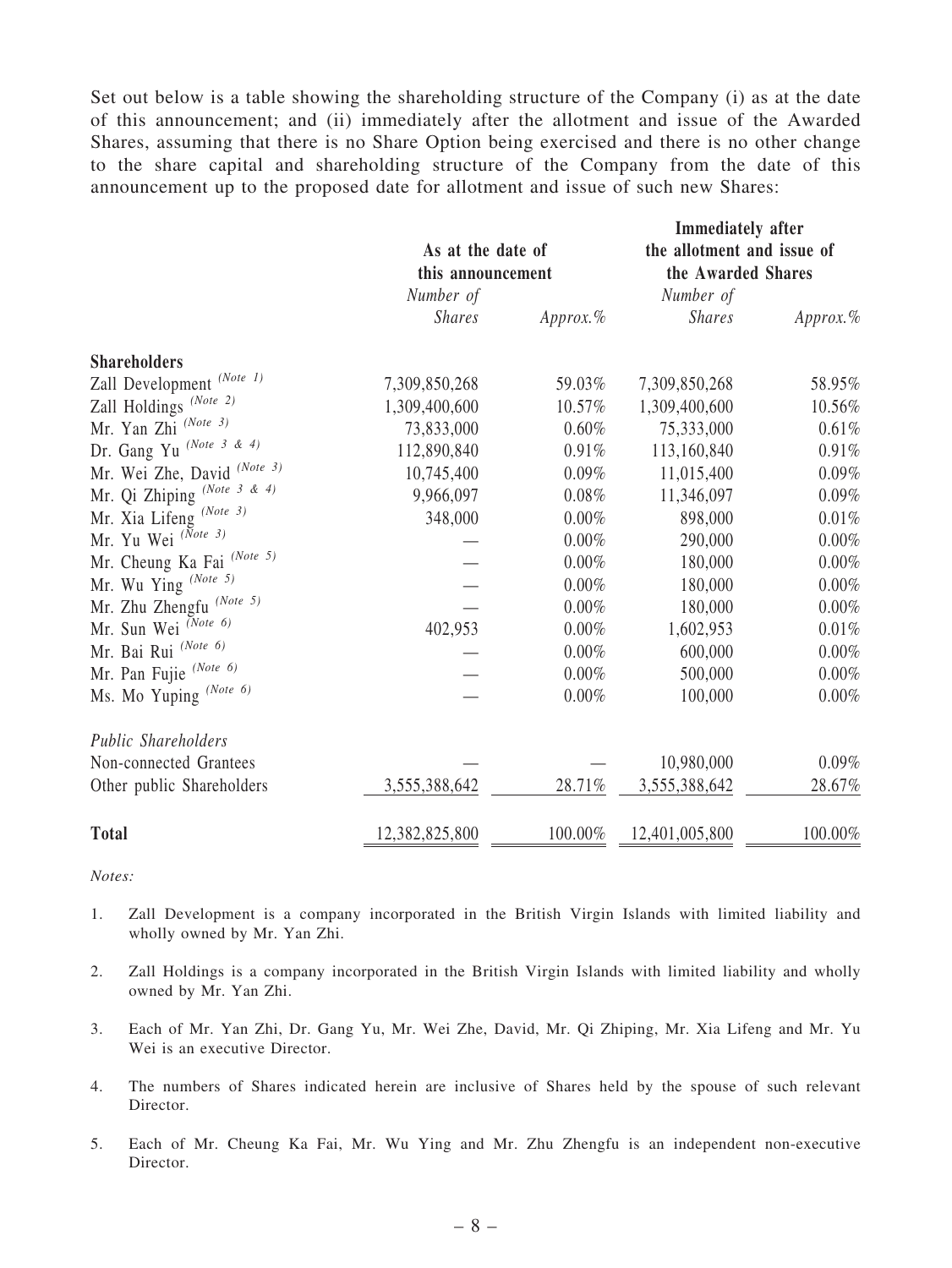- 6. Each of Mr. Sun Wei, Mr. Bai Rui, Mr. Pan Fujie and Ms. Mo Yuping is a director of a subsidiary of the Company.
- 7. The percentage figures included in the shareholding structure have been subject to rounding adjustment.

## LISTING RULES IMPLICATIONS

As the Connected Grantees are Directors and/or directors of subsidiaries of the Company, the Connected Grantees are connected persons of the Company. Hence, the grant of the Connected Awarded Shares to the Connected Grantees constitute connected transactions on the part of the Company under Chapter 14A of the Listing Rules and are subject to reporting, announcement and the Independent Shareholders' approval requirements under Chapter 14A of the Listing Rules.

#### GENERAL

The Independent Board Committee, comprising all the independent non-executive Directors, has been formed to advise the Independent Shareholders as to the fairness and reasonableness of the grant of the Connected Awarded Shares to the Connected Grantees. Sorrento Capital Limited has been appointed as the Independent Financial Adviser to advise the Independent Board Committee and the Independent Shareholders in this regard.

A general meeting of the Company will be convened and held for the Independent Shareholders to consider and, if thought fit, to approve by way of poll, among other matters, the grant of the Connected Awarded Shares to the Connected Grantees and the transactions contemplated thereunder. As at the date of this announcement, each of Mr. Yan Zhi, Dr. Gang Yu, Mr. Wei Zhe, David, Mr. Qi Zhiping, Mr. Xia Lifeng and Mr. Sun Wei (including their respective associates) is interested in 8,693,083,868 Shares, 112,890,840 Shares, 10,745,400 Shares, 9,966,097 Shares, 348,000 Shares and 402,953 Shares respectively. Save as disclosed above, the Connected Grantees and their respective associates do not have interest in any Shares. Each of the Connected Grantees and their respective associates (to the extent they have an existing interest in the Shares) is required to abstain from voting on the resolution relating to the grant of the Connected Awarded Shares to each of them at the general meeting of the Company. Each of the Connected Grantees has abstained from voting on the resolution relating to the grant of the Connected Awarded Shares to each of them at the Board meeting.

A circular containing, among other matters, (i) further details of the grant of the Connected Awarded Shares to the Connected Grantees; (ii) the recommendation of the Independent Board Committee to the Independent Shareholders; (iii) a letter of advice from the Independent Financial Adviser to the Independent Board Committee and the Independent Shareholders in relation to the grant of the Connected Awarded Shares to the Connected Grantees; and (iv) a notice to convene the general meeting of the Company will be despatched to the Shareholders in accordance with the requirements of the Listing Rules.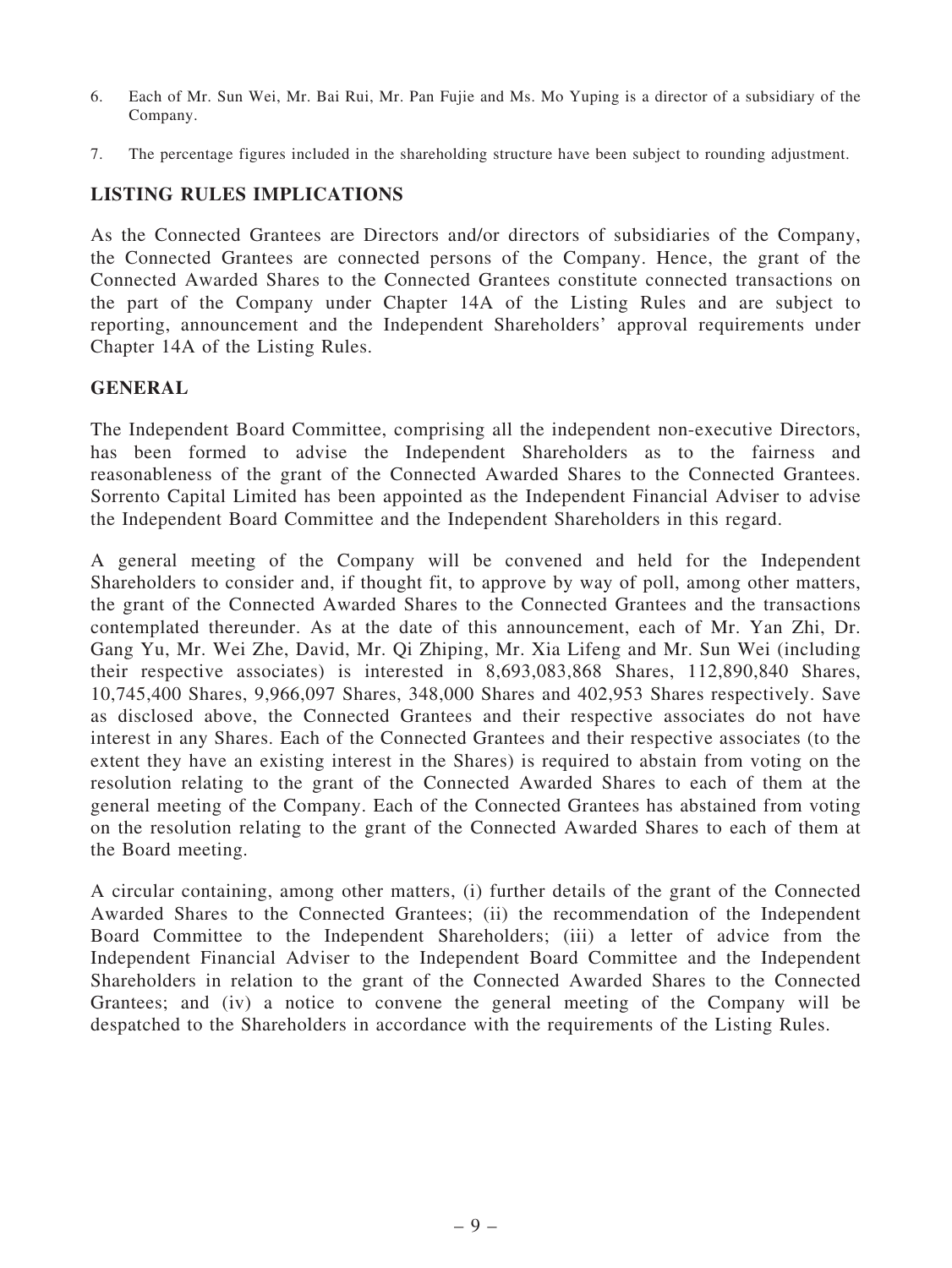## DEFINITIONS

In this announcement, unless the context otherwise requires, the following expressions have the following meanings:

| "Administration Committee"    | means a sub-committee of the Board, members of which<br>shall be consisting of the chairman of the Board and the co-<br>chief executive officer, delegated with the power and<br>authority by the Board to administer the Share Award<br>Scheme                    |
|-------------------------------|--------------------------------------------------------------------------------------------------------------------------------------------------------------------------------------------------------------------------------------------------------------------|
| "associates"                  | has the meaning ascribed to it under the Listing Rules                                                                                                                                                                                                             |
| " $Award(s)$ "                | the share award(s) granted by the Administration Committee<br>to the Selected Employee(s) pursuant to the Scheme Rules                                                                                                                                             |
| "Awarded Shares"              | in respect of a Selected Employee, such number of Shares<br>awarded by the Administration Committee pursuant to the<br><b>Scheme Rules</b>                                                                                                                         |
| "Board"                       | the board of Directors of the Company                                                                                                                                                                                                                              |
| "Business Day(s)"             | any day on which the Stock Exchange is open for the<br>business of dealing in securities                                                                                                                                                                           |
| "Company"                     | Zall Smart Commerce Group Ltd., a company incorporated<br>in the Cayman Islands with limited liability whose Shares<br>are listed on the Main Board of the Stock Exchange (stock<br>code: 2098)                                                                    |
| "Connected Grantees"          | the Selected Employees who are not Independent Third<br>Parties                                                                                                                                                                                                    |
| "Connected Awarded<br>Shares" | 7,200,000 Awarded Shares granted by the Company to the<br><b>Connected Grantees</b>                                                                                                                                                                                |
| "connected person(s)"         | has the meaning ascribed thereto under the Listing Rules                                                                                                                                                                                                           |
| "Director(s)"                 | the directors of the Company                                                                                                                                                                                                                                       |
| "Eligible Employee(s)"        | any Employee (excluding the Excluded Employee), who the<br>Administration Committee considers, in their absolute<br>discretion, to have contributed or will contribute to the<br>Group, subject to certain qualifications as set out in the<br><b>Scheme Rules</b> |
| "Employee"                    | any employee (including without limitation any director) of<br>any member of the Group                                                                                                                                                                             |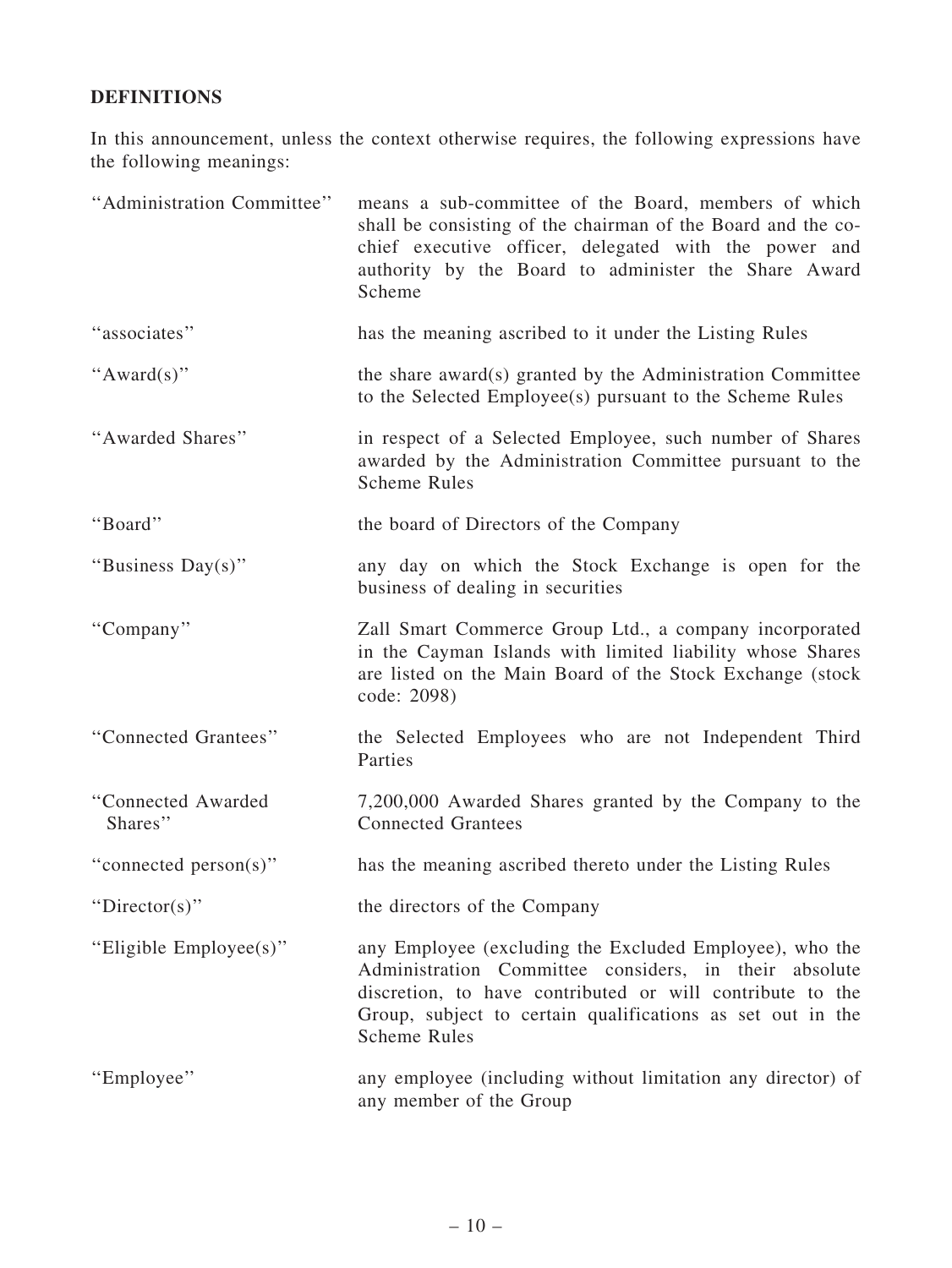| "Excluded Employee"                | any Employee who is resident in a place where the award of<br>the Awarded Shares and/or the vesting and transfer of the<br>Awarded Shares pursuant to the terms of the Share Award<br>Scheme is not permitted under the laws or regulations of<br>such place or where in the view of the Board or the<br>Administration Committee (as the case may be), compliance<br>with applicable laws or regulations in such place makes it<br>necessary or expedient to exclude such Employee                                                  |
|------------------------------------|--------------------------------------------------------------------------------------------------------------------------------------------------------------------------------------------------------------------------------------------------------------------------------------------------------------------------------------------------------------------------------------------------------------------------------------------------------------------------------------------------------------------------------------|
| "FY2021"                           | the financial year ended 31 December 2021                                                                                                                                                                                                                                                                                                                                                                                                                                                                                            |
| "General Mandate"                  | the general mandate granted by the Shareholders to the<br>Directors to allot, issue and otherwise deal with new Shares<br>at the annual general meeting of the Company held on 28<br>May 2021                                                                                                                                                                                                                                                                                                                                        |
| " $Grantee(s)$ "                   | a Selected Employee who has accepted the grant of an<br>Award                                                                                                                                                                                                                                                                                                                                                                                                                                                                        |
| "Group"                            | the Company and its subsidiaries                                                                                                                                                                                                                                                                                                                                                                                                                                                                                                     |
| "HK\$"                             | the lawful currency for the time being of the Hong Kong<br>Special Administrative Region                                                                                                                                                                                                                                                                                                                                                                                                                                             |
| "Independent Board<br>Committee"   | an independent Board committee comprising all the<br>independent non-executive Directors, namely Mr. Cheung<br>Ka Fai, Mr. Wu Ying and Mr. Zhu Zhengfu, which has been<br>formed to advise the Independent Shareholders on the grant<br>of the Connected Awarded Shares to the Connected<br>Grantees and the transactions contemplated thereunder                                                                                                                                                                                    |
| "Independent Financial<br>Adviser" | Sorrento Capital Limited, a corporation licensed to carry on<br>type 6 (advising on corporate finance) regulated activity<br>under the Securities and Futures Ordinance (Chapter 571 of<br>the Laws of Hong Kong), being the independent financial<br>adviser appointed by the Company for the purpose of<br>advising the Independent Board Committee<br>and<br>the<br>Independent Shareholders in respect of the grant of the<br>Connected Awarded Shares to the Connected Grantees and<br>the transactions contemplated thereunder |
| "Independent Shareholders"         | independent Shareholders other than the Connected Grantees<br>and their respective associates                                                                                                                                                                                                                                                                                                                                                                                                                                        |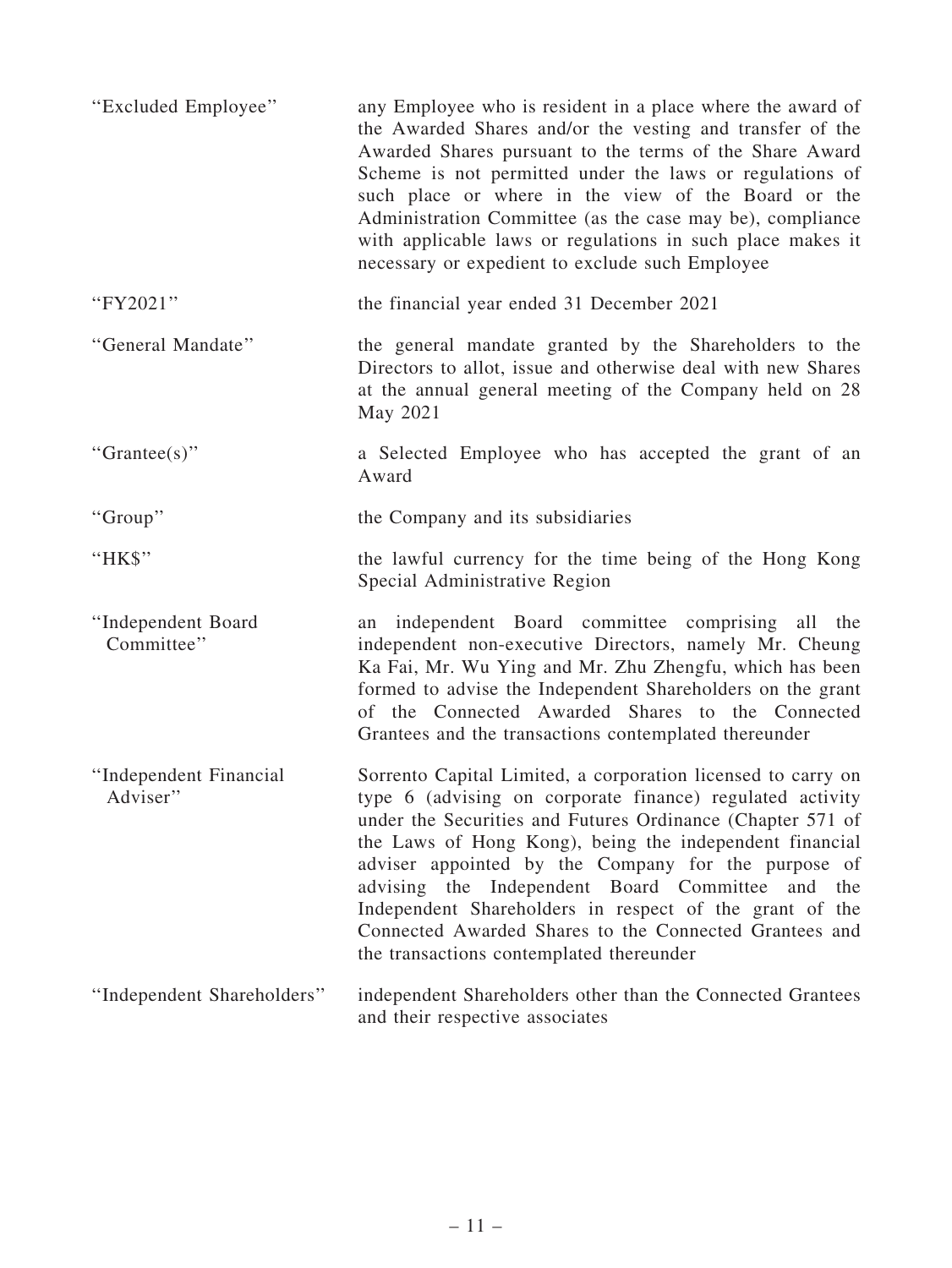| "Independent Third<br>Party(ies)" | any person or company and their respective ultimate<br>beneficial owner(s) which, to the best of the Directors'<br>knowledge, information and belief having made<br>all<br>reasonable enquiries, are third parties independent of the<br>Company and its connected persons                          |
|-----------------------------------|-----------------------------------------------------------------------------------------------------------------------------------------------------------------------------------------------------------------------------------------------------------------------------------------------------|
| "Listing Committee"               | has the meaning ascribed to it under the Listing Rules                                                                                                                                                                                                                                              |
| "Listing Rules"                   | the Rules Governing the Listing of Securities on the Stock<br>Exchange                                                                                                                                                                                                                              |
| "Non-connected Grantees"          | the 80 Selected Employees who are not connected persons<br>of the Company                                                                                                                                                                                                                           |
| "PRC"                             | the People's Republic of China, which for the purpose of<br>this announcement, excludes Hong Kong, the Macau Special<br>Administrative Region and Taiwan                                                                                                                                            |
| "Scheme Rules"                    | the rules of the Share Award Scheme, as amended from time<br>to time                                                                                                                                                                                                                                |
| "Selected Employee(s)"            | any Eligible Employee approved for participation in the<br>Share Award Scheme and who has been granted any Award<br>pursuant to the Share Award Scheme                                                                                                                                              |
| "Share Award Scheme"              | the share award scheme adopted by the Company on 10<br>December 2021 (in its present or any amended form)                                                                                                                                                                                           |
| "Share(s)"                        | ordinary share(s) of $HK$0.003$ (circulating decimal) each in<br>the share capital of the Company                                                                                                                                                                                                   |
| "Share Option(s)"                 | the share option(s) to subscribe for $Share(s)$ under the share<br>option scheme adopted by the Company on 20 June 2011                                                                                                                                                                             |
| "Shareholder(s)"                  | the holder(s) of the $Share(s)$                                                                                                                                                                                                                                                                     |
| "Specific Mandate"                | the specific mandate for the allotment and issue of new<br>Shares to the Trustee to satisfy the grant of the Connected<br>Awarded Shares to the Connected Grantees, which is subject<br>to approval by the Independent Shareholders' voting by way<br>of poll at the general meeting of the Company |
| "Stock Exchange"                  | The Stock Exchange of Hong Kong Limited                                                                                                                                                                                                                                                             |
| "Trust Deed"                      | a trust deed entered into between the Company and the<br>Trustee (as restated, supplemented and amended from time<br>to time)                                                                                                                                                                       |